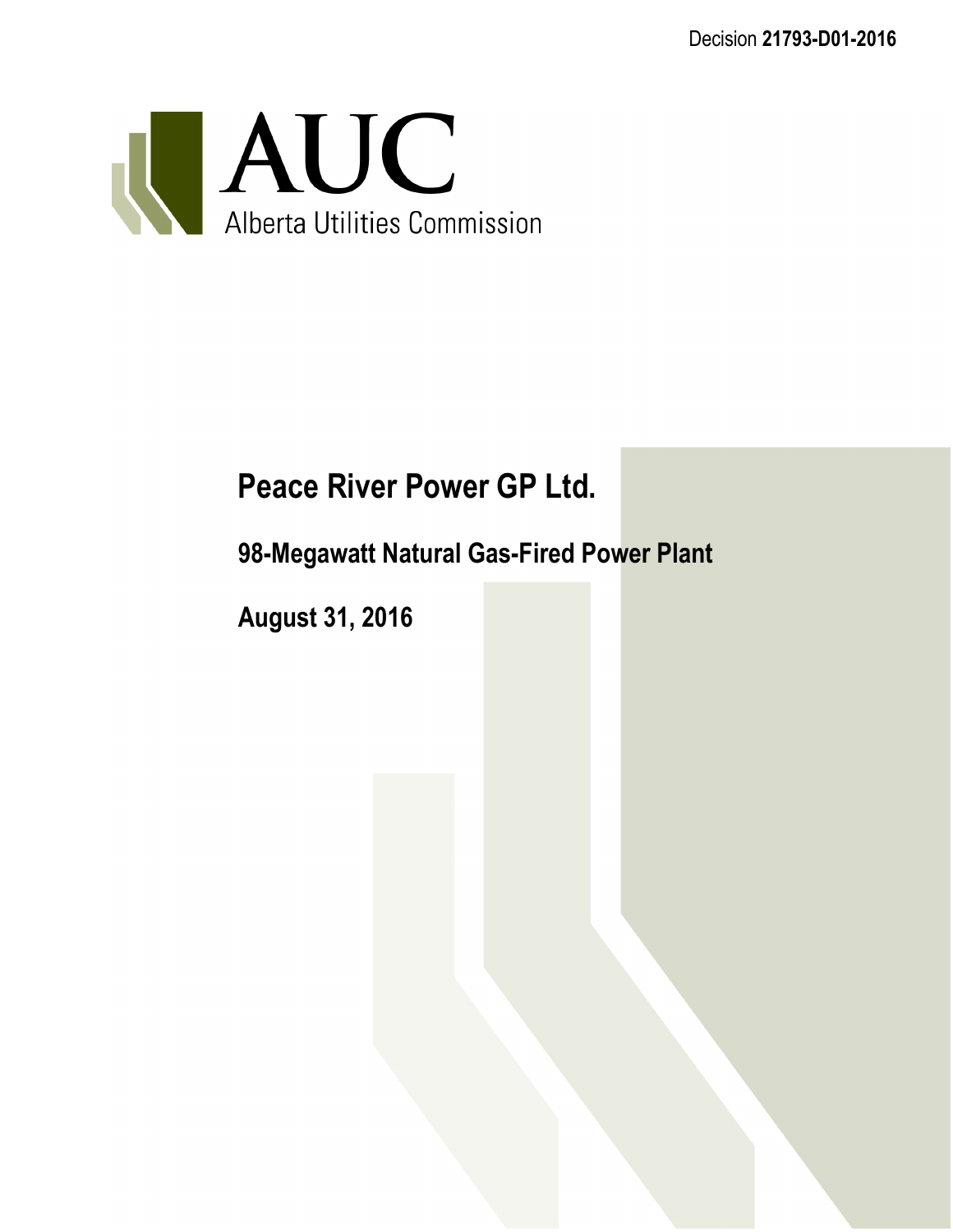#### **Alberta Utilities Commission**

Decision 21793-D01-2016 Peace River Power GP Ltd. 98-Megawatt Natural Gas-Fired Power Plant

Proceeding 21793 Application 21793-A001

August 31, 2016

Published by the: Alberta Utilities Commission Fifth Avenue Place, Fourth Floor, 425 First Street S.W. Calgary, Alberta T2P 3L8

> Telephone: 403-592-8845 Fax: 403-592-4406

Website: www.auc.ab.ca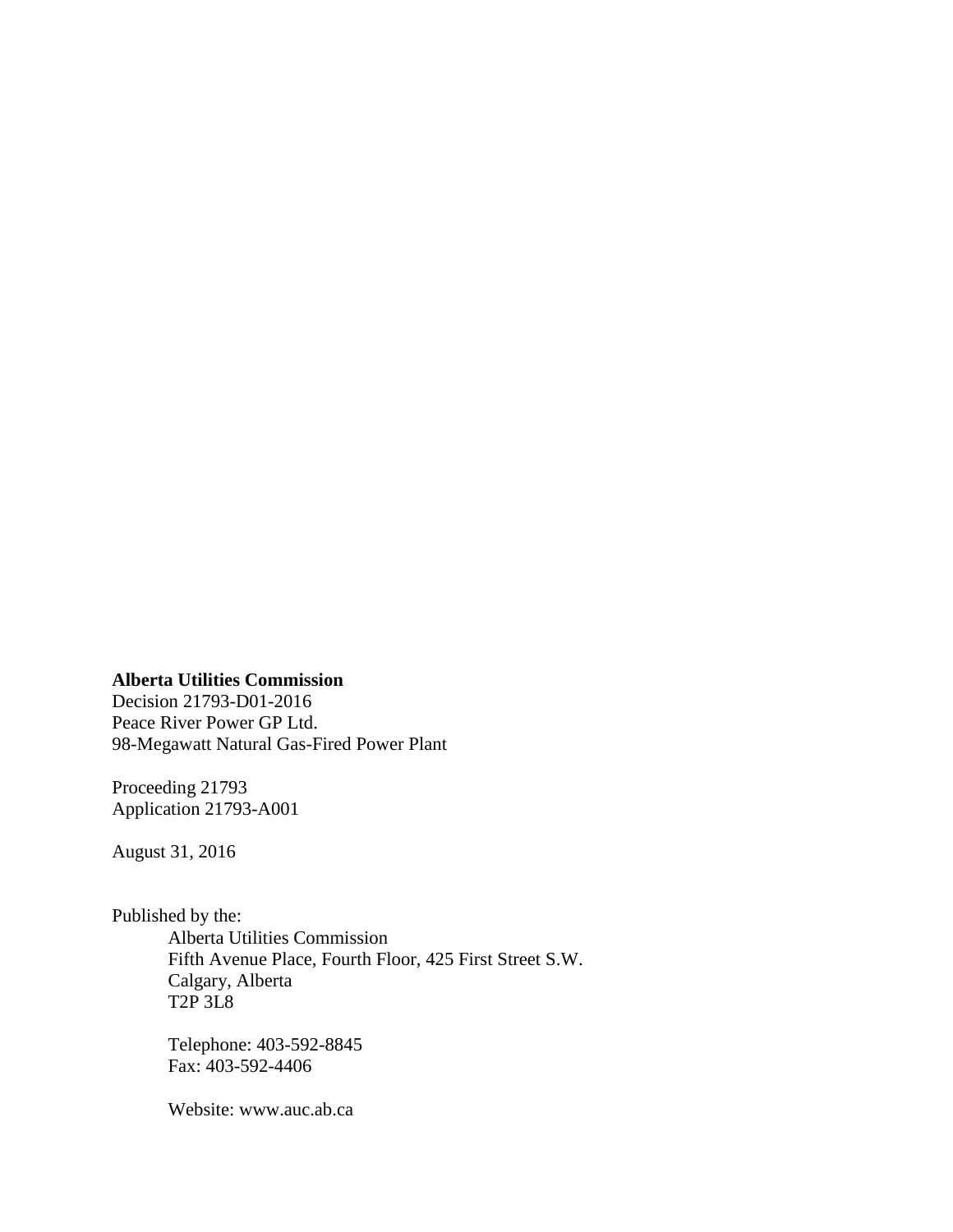|                                           | <b>Decision 21793-D01-2016</b> |
|-------------------------------------------|--------------------------------|
| Peace River Power GP Ltd.                 | Proceeding 21793               |
| 98-Megawatt Natural Gas-Fired Power Plant | Application 21793-A001         |

#### **1 Decision summary**

1. In this decision, the Alberta Utilities Commission must decide whether to approve an application from Peace River Power GP Ltd. (Peace River Power) to construct and operate a 98-megawatt natural gas-fired power plant designated as the Peace River Power Project (the proposed project). After consideration of the record of the proceeding, and for the reasons outlined in this decision, the Commission finds that approval of the proposed project is in the public interest, having regard to the social and economic effects of the project and its effects on the environment.

#### **2 Introduction**

2. Peace River Power filed an application with the AUC for approval to construct and operate a 98-megawatt natural gas-fired power plant, in Northern Sunrise county, pursuant to Section 11 of the *Hydro and Electric Energy Act*. The application was registered on July 7, 2016, as Application 21793-A001.

3. The Commission issued two rounds of information requests to Peace River Power on July 27, 2016 and August 18, 2016. Peace River Power responded to the information requests on August 10, 2016 and August 24, 2016, respectively.

4. The Commission issued a notice of application on July 27, 2016. The notice was sent to potentially directly and adversely affected persons or interested parties identified by Peace River Power as being located within 3,000 metres of the project area. The notice was also published on the AUC website and notification was automatically emailed to eFiling System users that had chosen to be notified of notices of application issued by the Commission. The deadline for filing submissions with the AUC was August 17, 2016.

5. No submissions were received by the submission deadline of August 17, 2016.

#### **3 Discussion**

6. Peace River Power submitted that the proposed project would consist of two 49-megawatt simple cycle General Electric LM6000-PH gas turbine generators and two 13.8/144-kilovolt step-up transformers, with a total generating capability of 98 megawatts. The project would be located in the southeast quarter of Section 18, Township 84, Range 17, west of the Fifth Meridian, approximately 40 kilometres northeast of the town of Peace River.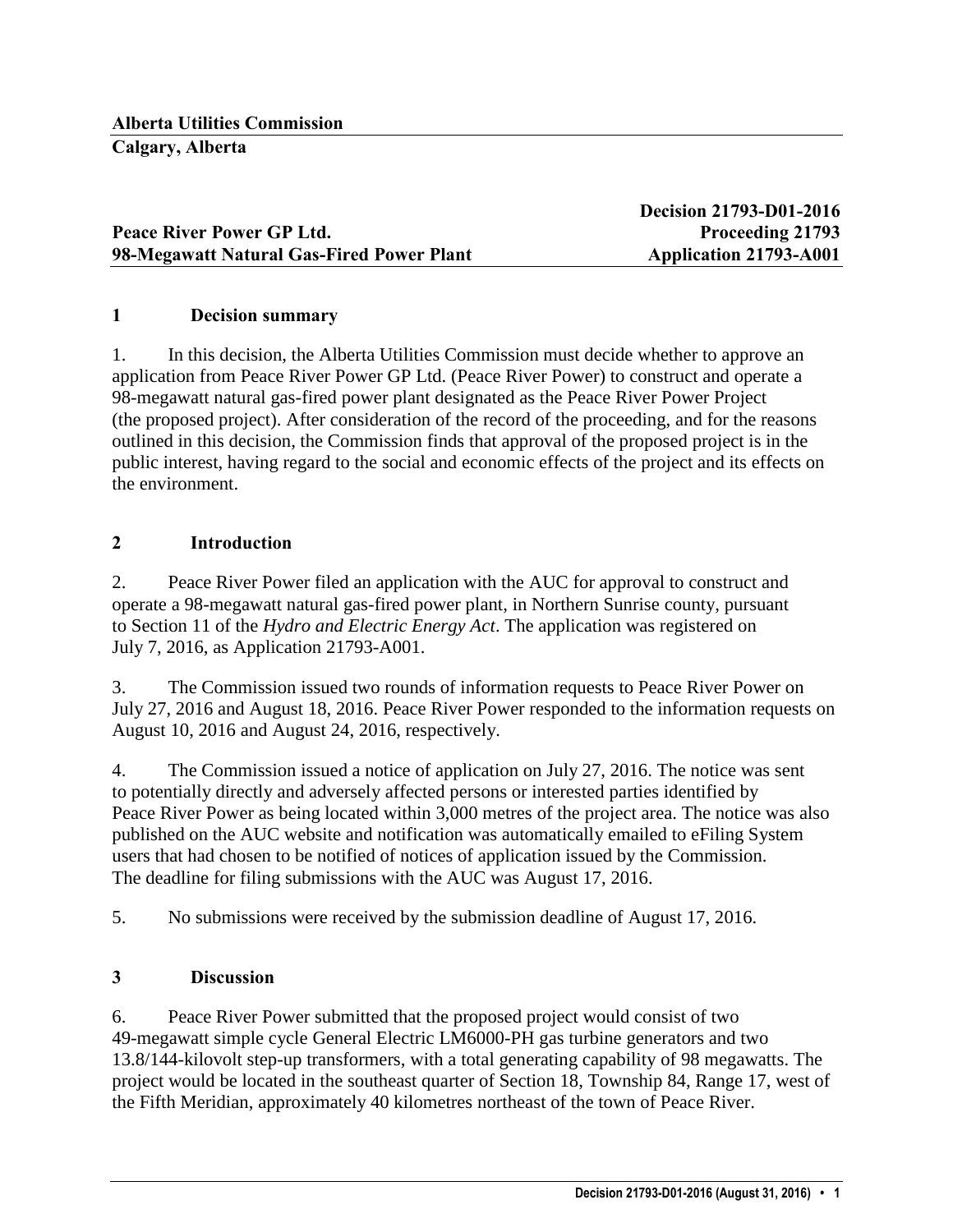7. Peace River Power stated that the proposed power plant would utilize conventional sales and associated gas from the existing production wells in the vicinity of the project site and convert it into electric power. The power will be exported to the Alberta Interconnected Electric System. Peace River Power added that the proposed power plant would reduce the amount of gas being flared in the region and also reduce the noise and odour associated with the flaring of the associated gas.

8. The project area is approximately 4.3 hectares and is located adjacent to an existing facility operated by Baytex Energy Corporation. The project is located within the Boreal Forest Natural Region within the Lower Peace Region. There is currently no regional land use plan in the area.

9. Peace River Power submitted an environmental evaluation for the proposed project, **1** completed by Stantec Consulting Ltd., to assess environmental effects on terrain and soils, vegetation and wetlands, wildlife species and habitat, air quality and acoustic environment. The environmental evaluation indicated that the potential adverse effects associated with the proposed power plant can be mitigated with standard mitigation measures and industry best practices, as described in the environmental evaluation. The residual adverse effects of the project are predicted to be not significant. Further, Peace River Power stated that a wildlife biologist at Alberta Environment and Parks (AEP) was consulted with respect to potential effects to the wildlife as a result of the project. The biologist indicated that he did not have any concerns regarding project effects to wildlife as long as Peace River Power was aware of the requirements and restrictions of *Migratory Bird Act*.

10. Peace River Power submitted that air dispersion modelling was completed for the proposed power plant which indicated the emissions would meet the Alberta Ambient Air Quality Objectives for nitrogen oxides  $(NO<sub>x</sub>)$ .

11. In response to the Commission's information requests, AEP indicated that based on the ambient air quality report, the maximum predicted ground-level concentrations would be significantly lower than the Alberta Ambient Air Quality Objectives guidelines. The proposed General Electric LM6000-PH turbines will be equipped with dry low emission equipment and the estimated  $NO_x$  emission rate of 0.4 kg/MW-hr per generator meets AEP's Best Available Technology Economically Achievable criteria for  $NO<sub>x</sub>$  emissions management.

12. Peace River Power conducted a noise impact assessment for the proposed project, including two natural gas-fired generators and two step-up transformers. The noise impact assessment indicated that the predicted noise levels would be in compliance with Rule 012: *Noise Control*.

13. Peace River Power conducted a participant involvement program that included a notification and consultation component. Peace River Power notified all of the potentially directly and adversely affected persons, or interested parties within 3,000 metres of the proposed power plant, by providing a project-specific information package. Peace River Power submitted that no landowners or residents are located within 3,000 metres of the proposed power plant and the project site is on Crown land. Two open houses were held on May 9, 2016 and May 10, 2016 in Three Creeks, Alberta and the town of Peace River, Alberta, respectively, to provide the

 $\mathbf{1}$ **<sup>1</sup>** Exhibit 21793-X0006.

**<sup>2</sup> • Decision 21793-D01-2016 (August 31, 2016)**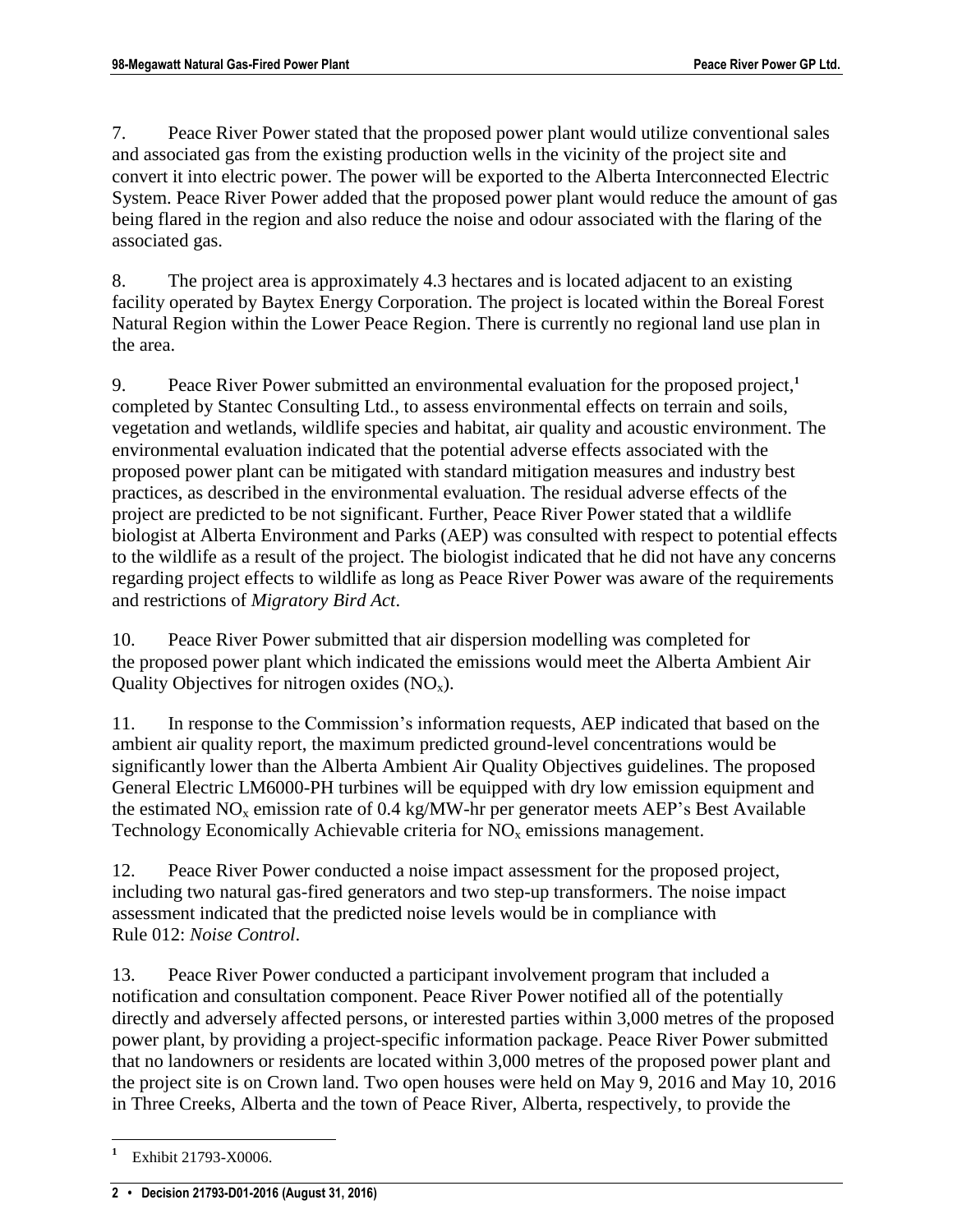project-specific information and to facilitate identification of any questions, comments or concerns.

14. Peace River Power submitted that it visited nine residences that are located approximately 20 kilometres from the project site along Highway 688. Peace River Power indicated that these residences would be the closest occupied residences located to the project site. To meet the aboriginal consultation requirements outlined in the government of Alberta's Policy and Guidelines on Consultation with First Nations on Land and Natural Resource Management, Peace River Power conducted consultation with Sucker Creek First Nation and Woodland Cree First Nation. Peace River Power has reached an agreement with Sucker Creek First Nation and a conditional agreement with Woodland Cree First Nation.

15. Peace River Power indicated that no concerns or objections were raised by participants in regard to the proposed power plant.

16. Peace Rive Power received *Historical Resources Act* clearance from Alberta Culture and Tourism on June 27, 2016.

17. Peace River Power indicated that the construction of the proposed power plant would commence in January 2017, with a proposed completion date of November 2017.

#### **4 Findings**

18. The Commission finds that the application meets the information requirements stipulated in Rule 007: *Applications for Power Plants, Substations, Transmission Lines and Industrial System Designations and Hydro Developments.*

19. The Commission is satisfied that no significant environmental impacts are expected from the proposed power plant. The Commission understands that the emissions from the project are expected to be compliant with the Alberta Ambient Air Quality Objectives.

20. The Commission also finds that the noise impact assessment submitted by Peace River Power fulfills the requirements of Rule 012 and that noise emitted by both existing facilities and the proposed project will not exceed the permissible sound levels.

21. The Commission finds that Peace River Power's participant involvement program has been satisfactory and there are no outstanding public or industry objections or concerns. The Commission notes that no submissions were received in response to the Commission's notice of application. Consequently, a hearing was not required because the Commission considers that its decision will not directly and adversely affect the rights of a person pursuant to Section 9 of the *Alberta Utilities Commission Act*.

22. The Commission has reviewed the application and has determined that the technical, siting, emissions, environmental and noise effects of the power plant have not raised public interest concerns.

23. Based on the foregoing, the Commission considers the project to be in the public interest in accordance with Section 17 of the *Alberta Utilities Commission Act*.